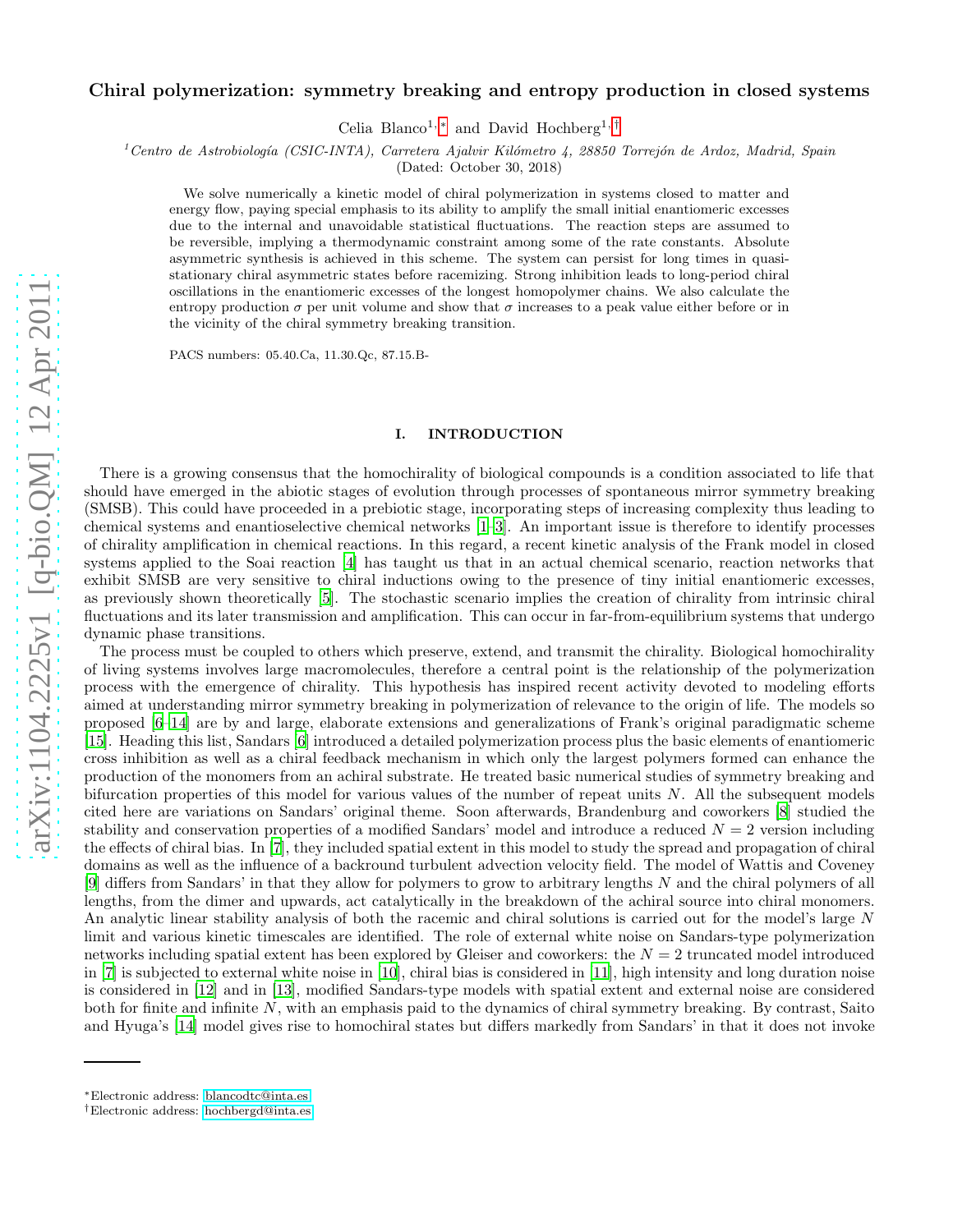the enantiomeric cross inhibition, allowing instead for reversibility in all the reaction steps. Their model requires open flow, which is the needed element of irreversibility. A different model which stands apart from the above group is that due to Plasson et al. [\[16\]](#page-13-14). They considered a recycled system based on reversible chemical reactions and open only to energy flow and without any (auto)catalytic reactions. A source of constant external energy –the element of irreversibility–is required to activate the monomers. This energy could be introduced into the system in a physical form, say, as high energy photons. A system of this kind, limited to dimerizations, was shown to have nonracemic stable final states for various ranges of the model parameter values and for total concentrations greater than a minimal value.

The polymerization models referred to above are defined only for *open flow* systems which exchange matter and energy with the exterior. A constant source of achiral precursor is usually assumed. An unrealistic consequence is that homochiral chains can grow to infinite length. By contrast, most experimental procedures are carried out in closed and spatially bounded reaction domains and are initiated in far-from equilibrium states [\[3,](#page-13-1) [17–](#page-13-15)[24\]](#page-13-16). It is thus crucial to have models compatible with these experimentally realistic boundary and initial conditions. The most immediate consequences are that polymer chains can grow to a finite maximum length and that the total system mass is constant. These two properties are of course intimately related. An original aspect of our work is that we consider the polymerization process in a closed system and include reversible reactions. This enables us to explore absolute asymmetric synthesis in thermodynamically closed systems (closed to matter flow) taking into account the backward reaction steps, which we call here "reversible reactions/reversible models" in spite of the fact that the values of the forward and reverse rate constants can be very different. As we are eloquently reminded by Mislow, mirror asymmetric states are in practice unavoidable on purely statistical grounds alone [\[25\]](#page-13-17), even in the absence of chiral physical forces. Absolute asymmetric synthesis is the ability of a system to amplify these statistical and minuscule enantiomeric biases up to observably large excesses. Thus a major goal of this work is assess the ability of such polymerization schemes to amplify these initial excesses, albeit if only temporarily. Asymmetric amplification is demonstrated to occur obeying microscopic reversibility in a reversible model closed to matter flow. This is of great practical interest as the racemization time scale can be substantially longer than that of the transformation of the initial reagents, depending on the strength of the mutual inhibition, or direct interaction between the enantiomers. And regarding chemical evolution, this obviates the need to invoke chiral physical fields and lends further support to the conviction that homochirality is a "stereochemical imperative" of molecular evolution [\[26\]](#page-13-18).

The behavior of entropy in polymerization models is rarely discussed [\[27](#page-13-19)], and has not been addressed for mirror symmetry breaking in chiral polymerization. The entropy produced in a chemical reaction initiated out of equilibrium gives a measure of the dissipation during the approach to final equilibrium. In this paper, we calculate the rate of entropy production in chiral polymerization. Depending on the enantiomeric mutual inhibition, the entropy production undergoes a rapid increase to a peak value either before, or else in the vicinity of the chiral symmetry breaking transition, followed by an equally dramatic decrease. The system racemizes at time scales greater than that of polymerization, and is accompanied by a final decrease of entropy production to zero, indicating that the system has reached a final stable state (not to be confused with a stationary state, which must be accompanied by a nonzero constant entropy production). Computation of the average length homopolymer indicates that the final racemic state is dominated by the longest available chains.

# II. THE POLYMERIZATION MODEL

The model we introduce and study here is modified and extended from that of Wattis and Coveney [\[9\]](#page-13-9) which is in turn, a generalization of Sandar's scheme [\[6](#page-13-4)]. Two salient differences that distinguish our model from these and other previous ones  $[6-14]$  are that we (1) consider polymerization in *closed* systems  $[28]$ , so that no matter flow is permitted with an external environment– and (2) we allow for reversible reactions in all the steps. A third difference is that we also include the formation (and dissociation) of the heterodimer. While heterodimer formation was originally contemplated in [\[6\]](#page-13-4), it has been silently omitted from all the subsequent models [\[7](#page-13-8)[–13](#page-13-13)] that derive therefrom. Fragmentation in a Sandars type model has been considered previously, but was shown to yield a maximum average polymer length of only  $N = 3$  repeat units [\[29\]](#page-13-21).

We assume there is an achiral precursor S which can directly produce the chiral monomers  $L_1$  and  $R_1$  at a slow rate  $\epsilon$  as well as be consumed in processes in which homopolymers of all lengths catalyze the production of monomers. The specific reaction scheme we study here is composed of the following steps, where the  $\epsilon$ , ( $\epsilon$ –),  $k(k-)$ , etc., denote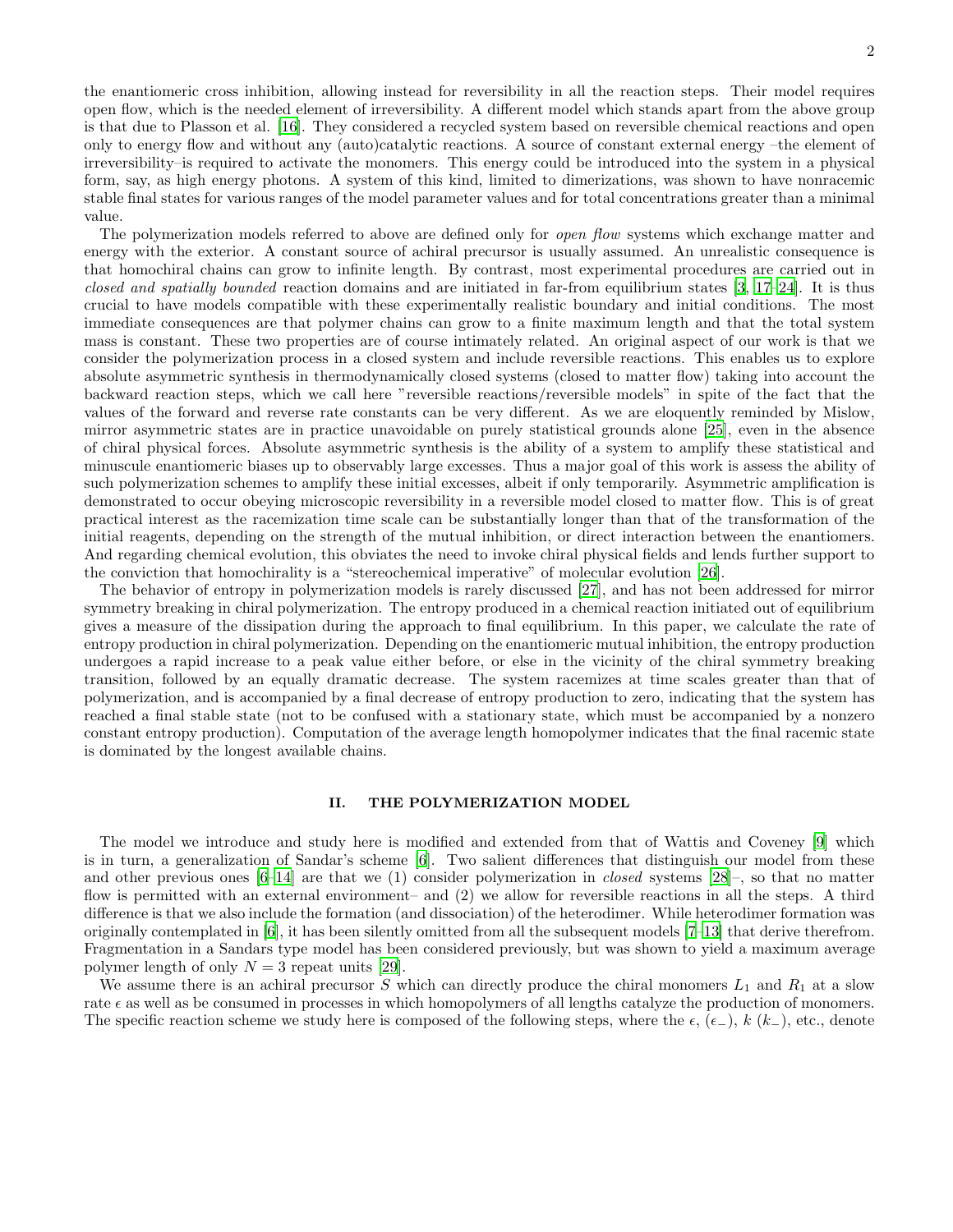the forward (reverse) reaction rate constants and  $0 \le f \le 1$  is the fidelity of the feedback mechanism:

<span id="page-2-0"></span>
$$
S \stackrel{\epsilon}{\underset{\epsilon}{\rightleftharpoons}} L_1, \ S + Q \stackrel{\frac{k}{2}(1+f)}{\underset{\epsilon}{\rightleftharpoons}} L_1 + Q, \ S + P \stackrel{\frac{k}{2}(1-f)}{\underset{\epsilon}{\rightleftharpoons}} L_1 + P
$$
\n
$$
S \stackrel{\epsilon}{\underset{\epsilon}{\rightleftharpoons}} R_1, \ S + P \stackrel{\frac{k}{2}(1+f)}{\underset{\epsilon}{\rightleftharpoons}} R_1 + P, \ S + Q \stackrel{\frac{k}{2}(1-f)}{\underset{\epsilon}{\rightleftharpoons}} (1-f) \quad R_1 + Q.
$$
\n(1)

Here

$$
Q = \sum_{n=1}^{N} n L_n, \qquad P = \sum_{n=1}^{N} n R_n,
$$
\n(2)

represent a measure of the total concentrations of left-handed and right handed polymers. The amount of each chiral monomer produced is influenced by the total amount of chiral oligomer already present in the system. We allow for the monomers themselves to participate in these substrate reactions: hence  $N \geq n \geq 1$ , where N is the maximum chain length. The central top and bottom reactions in Eq. [\(1\)](#page-2-0) are enantioselective, whereas those on the right hand side are non-enantioselective. The model therefore contains the features of limited enantioselectivity, first proposed as an alternative to the mutual inhibition of Frank [\[1](#page-13-0)].

An important observation is that differences in the Gibbs free energy  $\Delta G^0$  between initial and final states should be the same in all the reactions listed in Eq.[\(1\)](#page-2-0), which implies the thermodynamic constraint on the following forward and reverse reaction constants (see also [\[14\]](#page-13-5))

$$
\frac{\epsilon}{\epsilon_{-}} = \frac{k}{k_{-}}.\tag{3}
$$

The polymerization and chain end-termination reactions (see below) are not subject to a thermodynamic constraint.

The monomers combine to form chirally pure polymer chains denoted by  $L_n$  and  $R_n$ , according to the isodesmic [\[31\]](#page-13-22) stepwise reactions for  $1 \leq n \leq N-1$ 

<span id="page-2-1"></span>
$$
L_n + L_1 \stackrel{k_{aa}}{\underset{k_{aa}}{\rightleftharpoons}} L_{n+1}, \ R_n + R_1 \stackrel{k_{bb}}{\underset{k_{bb}}{\rightleftharpoons}} R_{n+1}, \tag{4}
$$

and inhibition, or the chain end-termination reactions for  $N - 1 \ge n \ge 2$ :

<span id="page-2-2"></span>
$$
L_n + R_1 \stackrel{k_{ab}}{\underset{k_{ab}}{\rightleftharpoons}} RL_n, \ R_n + L_1 \stackrel{k_{ba}}{\underset{k_{ba}}{\rightleftharpoons}} LR_n. \tag{5}
$$

These upper limits for n specified in Eqs.[\(4](#page-2-1)[,5\)](#page-2-2) ensure that the maximum length for all oligomers produced (or consumed) by these reaction sets, both the homo- and heterochiral ones, is never greater than N. In the remainder of this paper we will consider here the natural and chiral symmetric rate assignments  $k_{aa} = k_{bb}$ ,  $k_{ab} = k_{ba}$  and likewise for the inverse rates,  $k_{aa}^- = k_{bb}^-$  and  $k_{ab}^- = k_{ba}^-$ . There are then four independent rate constants.

We include a separate reaction for the heterodimer formation and dissociation:

<span id="page-2-3"></span>
$$
L_1 + R_1 \stackrel{k_h}{\underset{k_h^-}{\rightleftharpoons}} H \equiv L_1 R_1,\tag{6}
$$

where  $k_h = (k_{ab} + k_{ba})/2$  and  $k_h^- = (k_{ab}^- + k_{ba}^-)/2$ . Note that these latter two rate constants are automatically determined from the above choice and that  $L_1R_1 = R_1L_1$  of course. This completes the specification of the model's reactions.

The model is left-right symmetric, that is, possesses a discrete  $Z_2$  symmetry [\[30\]](#page-13-23), which is manifest in the elementary reaction steps, in the rate constants, and in the corresponding differential rate equations (see below). This symmetry can be broken spontaneously by the dynamical solutions of the differential rate equations. This model is thus apt for investigating spontaneous mirror symmetry breaking. Though not considered here, the effects of explicit chiral bias (e.g., that induced by external physical fields) can also be studied with this model by lifting the  $Z_2$  degeneracy in the reaction rates, e.g., allowing for  $k_{aa} \neq k_{bb}$ , etc., leading to a maximum of eight independent rate constants for describing the reaction set in Eqs. [\(4](#page-2-1)[,5\)](#page-2-2).

Rate-equation theory as employed in chemical kinetics is used to describe the differential rate equations of the achiral source, the monomers, as well as the homo- and heterochiral oligomers belonging to this reaction network.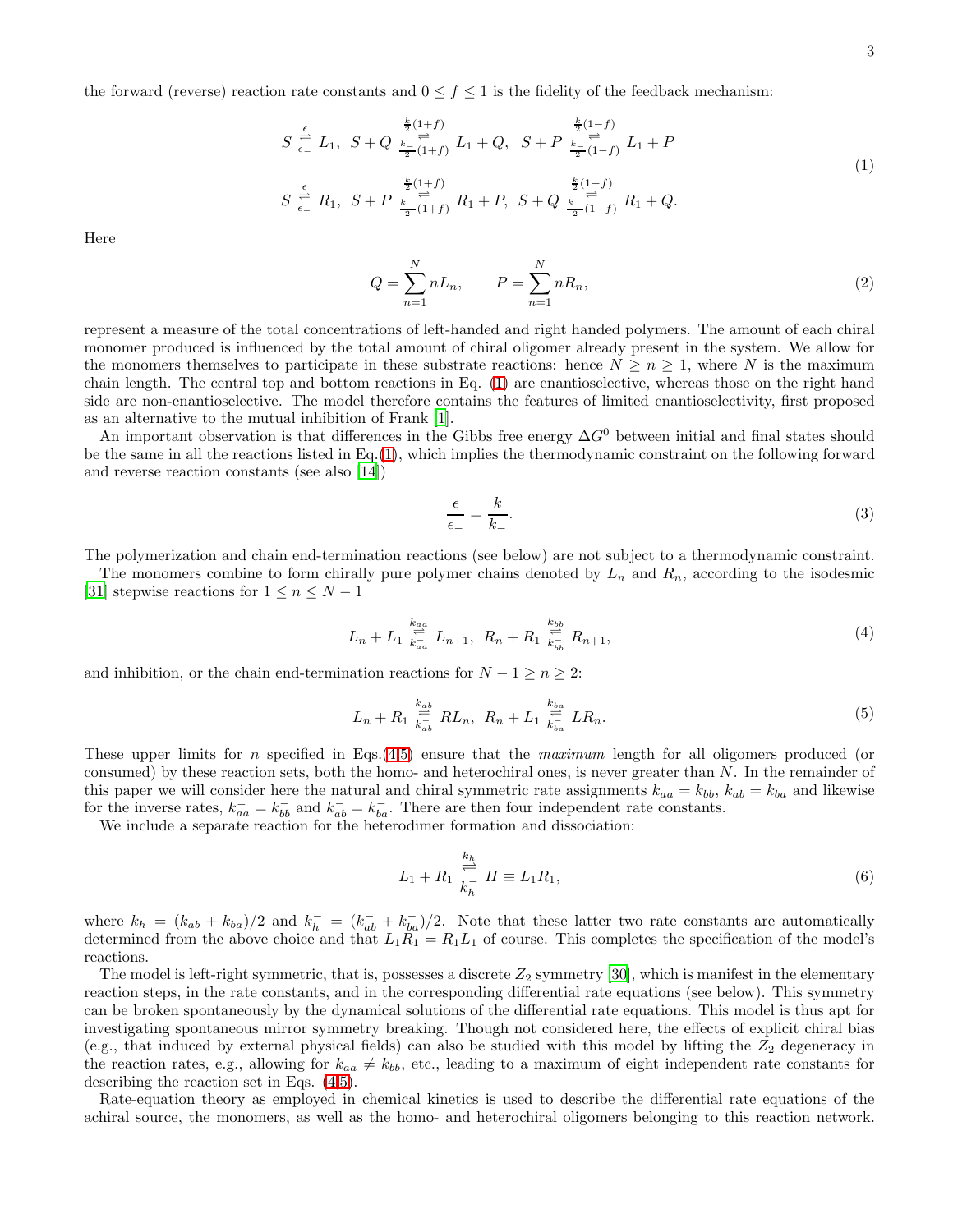The kinetic equations for the concentrations that follow from these elementary steps are as follows. We begin with the rate equations for the achiral precursor  $S$  and those corresponding to the two chiral monomers:

<span id="page-3-0"></span>
$$
\frac{d[S]}{dt} = -2\epsilon[S] - k[S](P+Q) + \epsilon_{-}([L_{1}] + [R_{1}]) + \frac{1}{2}k_{-}[L_{1}]((1+f)Q + (1-f)P) \n+ \frac{1}{2}k_{-}[R_{1}]((1+f)P + (1-f)Q),
$$
\n(7)  
\n
$$
\frac{d[L_{1}]}{dt} = \epsilon[S] + \frac{k}{2}[S]((1+f)Q + (1-f)P) - k_{aa}[L_{1}](2[L_{1}] + \sum_{n=2}^{N-1} [L_{n}] + k_{ba}/k_{aa} \sum_{n=1}^{N-1} [R_{n}]) \n- \epsilon_{-}[L_{1}] - \frac{k_{-}}{2}[L_{1}]((1+f)Q + (1-f)P) \n+ k_{aa}(2[L_{2}] + \sum_{n=2}^{N-1} [L_{n+1}] + k_{ba}/k_{aa} \sum_{n=2}^{N-1} [LR_{n}]) + k_{h}^{-}H,
$$
\n(8)  
\n
$$
\frac{d[R_{1}]}{dt} = \epsilon[S] + \frac{k}{2}[S]((1+f)P + (1-f)Q) - k_{bb}[R_{1}](2[R_{1}] + \sum_{n=2}^{N-1} [R_{n}] + k_{ab}/k_{bb} \sum_{n=1}^{N-1} [L_{n}]) \n- \epsilon_{-}[R_{1}] - \frac{k_{-}}{2}[R_{1}]((1+f)P + (1-f)Q) \n+ k_{bb}^{-}(2[R_{2}] + \sum_{n=1}^{N-1} [R_{n+1}] + k_{ab}/k_{bb} \sum_{n=1}^{N-1} [RL_{n}]) + k_{h}^{-}H.
$$
\n(9)

Whereas for  $N - 1 \ge n \ge 2$  we have the set of stepwise polymerization rate equations

 $n=2$ 

$$
\frac{d[L_n]}{dt} = k_{aa}[L_1]([L_{n-1}]-[L_n]) - k_{ab}[L_n][R_1] + k_{ab}^-[RL_n] + k_{aa}^-([L_{n+1}]-[L_n]),\tag{10}
$$

$$
\frac{d[R_n]}{dt} = k_{bb}[R_1]([R_{n-1}] - [R_n]) - k_{ba}[R_n][L_1] + k_{ba}^-[LR_n] + k_{bb}^-([R_{n+1}] - [R_n]). \tag{11}
$$

Note, in accord with Eqs.[\(4](#page-2-1)[,5\)](#page-2-2) for the largest polymers  $n = N$ , we have instead the final pair

$$
\frac{d[L_N]}{dt} = k_{aa}[L_1][L_{N-1}] - k_{aa}^-[L_N],\tag{12}
$$

$$
\frac{d[R_N]}{dt} = k_{bb}[R_1][R_{N-1}] - k_{bb}^-[R_N].
$$
\n(13)

Then the kinetic equation for the heterodimer  $H = L_1R_1$  (which we keep separate from the other end-chain rate equations):

 $n=2$ 

$$
\frac{d[H]}{dt} = k_h[L_1][R_1] - k_h^{-}[H].
$$
\n(14)

Lastly, for  $N - 1 \ge n \ge 2$  the rate equations for the "end-spoiled" chains:

<span id="page-3-1"></span>
$$
\frac{d[LR_n]}{dt} = k_{ba}[L_1][R_n] - k_{ba}^-[LR_n],\tag{15}
$$

$$
\frac{d[RL_n]}{dt} = k_{ab}[R_1][L_n] - k_{ab}^-[RL_n].
$$
\n(16)

For chemical systems closed to matter flow, the constant mass constraint that must be obeyed by the coupled system of differential equations at every instant is given by (the overdot denotes time derivative):

<span id="page-3-2"></span>
$$
[\dot{S}] + 2[\dot{H}] + \sum_{n=1}^{N} n([\dot{L}_n] + [\dot{R}_n]) + \sum_{n=2}^{N-1} (n+1) ([\dot{R}L_n] + [\dot{L}R_n]) = 0.
$$
 (17)

This relation can be verified directly using the above set of  $4N - 2$  kinetic equations Eqs. [\(7-](#page-3-0)[16\)](#page-3-1).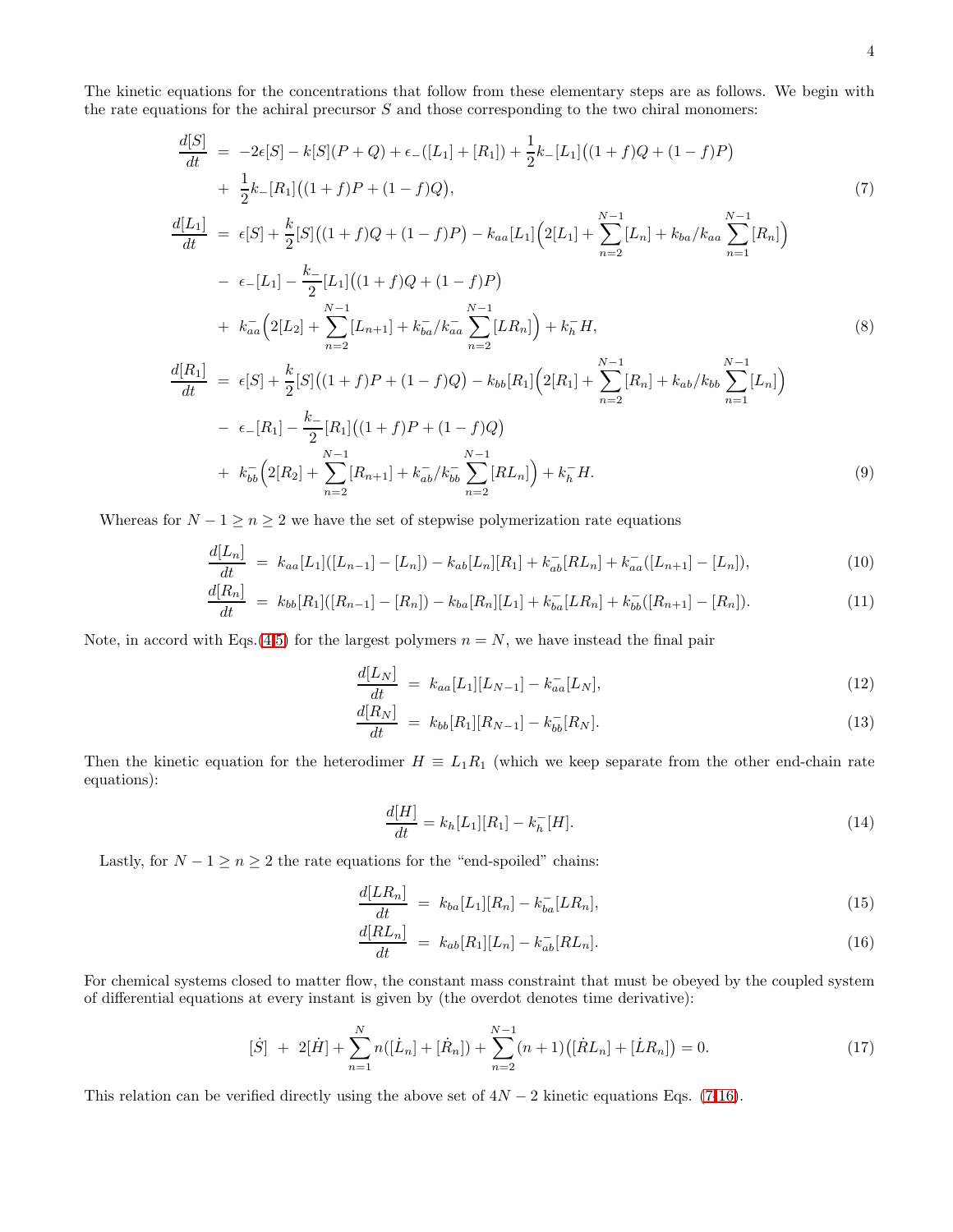### III. ENTROPY PRODUCTION

The entropy production rate in an irreversible process is a measure of the dissipation in that process. At equilibrium, the entropy production rate vanishes and is an extremum [\[32\]](#page-13-24). This production has been investigated recently for reversible versions of the Frank model [\[33](#page-13-25), [34\]](#page-13-26). In those simple models, the behavior of the entropy produced near the chiral symmetry breaking transition as well as its subsequent temporal development, depends on whether the chemical system is open or closed to matter flow. We will return to this important point below. Here we consider the behavior of the entropy produced by polymerization reactions and monomer catalysis when the system undergoes a chiral phase transition as well at the later stages when the system reaches final chemical equilibrium upon racemization.

For reactions obeying mass action kinetics, the entropy produced in any chemical reaction can be calculated straightforwardly in terms of the individual elementary reaction rates [\[32](#page-13-24), [35\]](#page-13-27). The rate of entropy production is the sum over the difference of the forward  $(R_{if})$  and reverse  $(R_{ir})$  reaction rates multiplied by the natural logarithm of the ratio of the forward and reverse rates [\[35\]](#page-13-27):

<span id="page-4-0"></span>
$$
\sigma(t) = R^* \sum_{j} (R_{jf} - R_{jr}) \ln\left(\frac{R_{jf}}{R_{jr}}\right) \ge 0,
$$
\n(18)

where the sum runs over each elementary reaction step j, and  $R^* = 8.314 \,\mathrm{J} \,\mathrm{mol}^{-1} \,\mathrm{K}^{-1}$  is the gas constant. Since our reaction scheme is set up for closed systems, equilibrium is reached after a racemization time scale  $t_{racem}$  is reached, which suggests a further measure is provided by the total net entropy produced from the start of the reactions through chiral symmetry breaking, then on to final racemization, when the system reaches chemical and thermodynamic equilibrium and  $\sigma(t > t_{racem}) = 0$ 

<span id="page-4-1"></span>
$$
\sigma_T = \int_0^{t_{racem}} \sigma(u) \, du. \tag{19}
$$

This quantifies the total dissipation over the complete history of the chemical transformations under study.

The sum in Eq.[\(18\)](#page-4-0) contains  $2N + 4$  terms. In order to determine which specific steps of the full reaction network provide the leading contributions to  $\sigma$ , we group the forward and reverse reaction rates as follows:

#### A. Direct monomer production

$$
R_{1f} = \epsilon[S] \qquad R_{1r} = \epsilon_- [L_1], \qquad (20)
$$

$$
R_{2f} = \epsilon[S] \qquad R_{2r} = \epsilon_-[R_1]. \tag{21}
$$

#### B. Monomer catalysis

$$
R_{3f} = \frac{k}{2}(1+f)[S][Q] \qquad R_{3r} = \frac{k}{2}(1+f)[L_1][Q], \qquad (22)
$$

$$
R_{4f} = \frac{k}{2}(1+f)[S][P] \qquad R_{4r} = \frac{k_{-}}{2}(1+f)[R_{1}][P], \qquad (23)
$$

$$
= \frac{k}{2}(1-f)[S][P] \qquad R_{5r} = \frac{k_{-}}{2}(1-f)[L_{1}][P], \qquad (24)
$$

$$
R_{6f} = \frac{k}{2}(1-f)[S][Q] \qquad R_{6r} = \frac{k}{2}(1-f)[R_1][Q]. \qquad (25)
$$

#### C. Polymerization

For  $1 \leq n \leq N-1$  we have

 $R_{5f}$ 

 $R_n^R$ 

$$
R_{nf}^L = k_{aa}[L_1][L_n] \qquad R_{nr}^L = k_{aa}^-[L_{n+1}], \qquad (26)
$$

$$
{}_{nf}^{R} = k_{bb}[R_1][R_n] \qquad R_{nr}^{R} = k_{bb}^{-}[R_{n+1}]. \qquad (27)
$$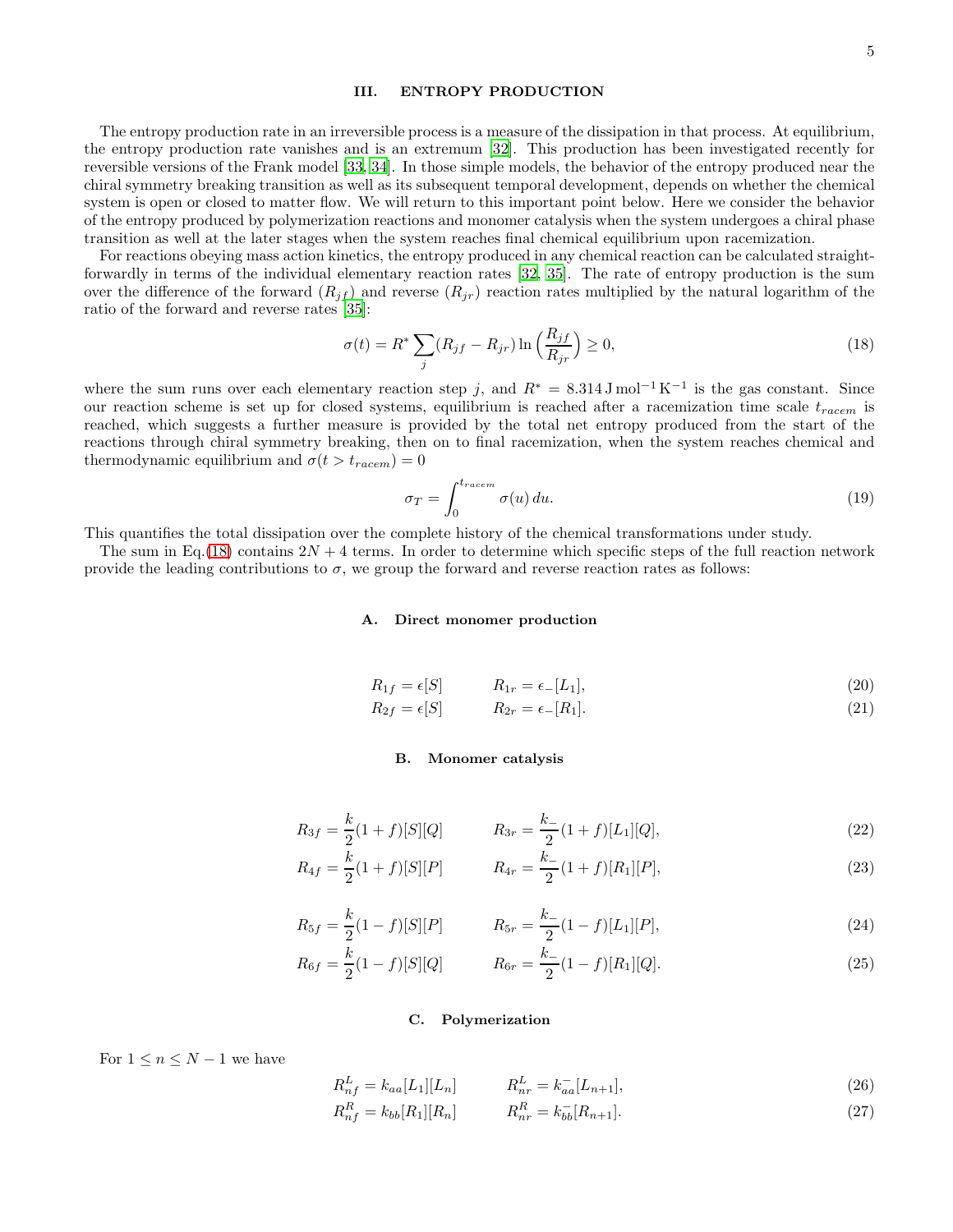#### D. End-chain termination and the heterodimer

The heterodimer rates are

$$
R_f^h = k_h[L_1][R_1] \qquad R_r^h = k_h^-[H], \tag{28}
$$

whereas for  $2 \le n \le N - 1$  the end-chain forward and reverse rates are given by

$$
R_{nf}^{eR} = k_{ab}[L_n][R_1] \qquad R_{nr}^{eR} = k_{ab}^-[RL_n],
$$
\n(29)

$$
R_{nf}^{eL} = k_{ba}[R_n][L_1] \qquad R_{nr}^{eL} = k_{ba}^{-}[LR_n]. \qquad (30)
$$

### IV. RESULTS

As discussed in the Introduction, we are interested in testing the model's ability to amplify the initial small statistical deviations about the idealized racemic composition [\[25](#page-13-17)], in systems closed to matter flow and taking microscopic reversibility fully into account. In order to study the sensitivity of the above reversible polymerization network to these minuscule initial enantiomeric excesses, a very dilute initial concentration of a scalemic (non racemic) mixture was employed in the calculations: the initial monomeric concentrations of  $[L_1]_0 = (1 \times 10^{-6} + 1 \times 10^{-15})M$  and  $[R_1]_0 = 1 \times 10^{-6} M$  yielding an initial chiral excess of  $ee_0 = 5 \times 10^{-8}$ %. This is actually slightly lower [\[25](#page-13-17), [36](#page-13-28)] than the excess corresponding to the initial monomer concentrations ( $ee_0 = 6.1 \times 10^{-8}$ %). The initial concentration of the achiral substrate is  $[S]_0 = 2M$ , whereas those corresponding the homo- hetero-oligomers are all set to zero:  $[L_n]_0 = [R_n]_0 = 0$ , for  $2 \le n \le N$ ,  $[H]_0 = 0$ , and  $[LR_n]_0 = [RL_n]_0 = 0$  for  $2 \le n \le N - 1$ . We choose  $\epsilon = 2 \times 10^{-5}$ ,  $\epsilon_{-} = 10^{-10}, k = 2.0, k_{-} = 10^{-5}, f = 0.9, k_{aa} = k_{bb} = 1.0, k_{ab} = k_{ba} = 10^{3}, k_{ab}^{-} = k_{ba}^{-} = 1.0, k_{aa}^{-} = k_{bb}^{-} = 10^{-5}$ . For illustrative purposes, we consider chains that can grow to a maximum length of  $N = 12$ . This N value is intended as a mean "ball-park" figure suggested by recent experiments yielding homochiral chains anywhere from  $N = 5$  [\[18](#page-13-29)] up to  $N = 18$  [\[24\]](#page-13-16) chiral repeat units, depending on the amino acids employed and the experimental conditions. The differential rate equations Eqs. [\(7](#page-3-0)[-16\)](#page-3-1) were numerically integrated with the version 7 Mathematica program package and using a level of numerical precision, typically twenty or more significant digits, to ensure the numerical significance of these initial concentrations and enantiomeric excess. The results were monitored and verified to assure that total system mass Eq. [\(17\)](#page-3-2) remained constant in time.

Results are quantified in terms of a variety of convenient chiral measures. The percent enantiomeric excess values of the oligomers with homochiral sequence are calculated according to  $(2 \leq n \leq N)$ 

<span id="page-5-2"></span>
$$
ee_n = \frac{[L_n] - [R_n]}{[L_n] + [R_n]} \times 100.
$$
\n(31)

A global or ensemble-averaged measure of the degree of symmetry breaking is provided by the number-weighted enantiomeric excess  $\eta$ :

<span id="page-5-1"></span>
$$
\eta = \frac{\sum_{n=2}^{N} ([L_n] - [R_n])}{\sum_{n=2}^{N} ([L_n] + [R_n])} \times 100.
$$
\n(32)

The importance of the enantiomeric excess is that it provides the order parameter for the symmetry breaking transition: the  $|ee| \geq 0$  is zero for chiral symmetric states and nonzero otherwise. In the latter case, the  $Z_2$  symmetry is broken. The average chain length of the homopolymers is given by:

<span id="page-5-0"></span>
$$
\bar{n} = \frac{\sum_{n=2}^{N} n([L_n] + [R_n])}{\sum_{n=2}^{N} ([L_n] + [R_n])},\tag{33}
$$

and the root mean square deviation in the homochiral chain length are:

<span id="page-5-3"></span>
$$
(\overline{n^2})^{1/2} \equiv \sqrt{<(n-\bar{n})^2>} = \sqrt{(-^2>}.
$$
\n(34)

The angular brackets  $\langle \rangle$  denote averaging with respect to the ensemble  $\sum_n ([L_n] + [R_n])$ , similar to Eq.[\(33\)](#page-5-0). It is important to remember that these are all time-dependent quantities.

Temporary but rather long lived asymmetric amplification can take place, as shown in Figure [1;](#page-6-0) note the logarithmic time scale. The enantiomeric excess  $\eta$  averaged over all chain lengths Eq. [\(32\)](#page-5-1), from the dimer on up to the maximum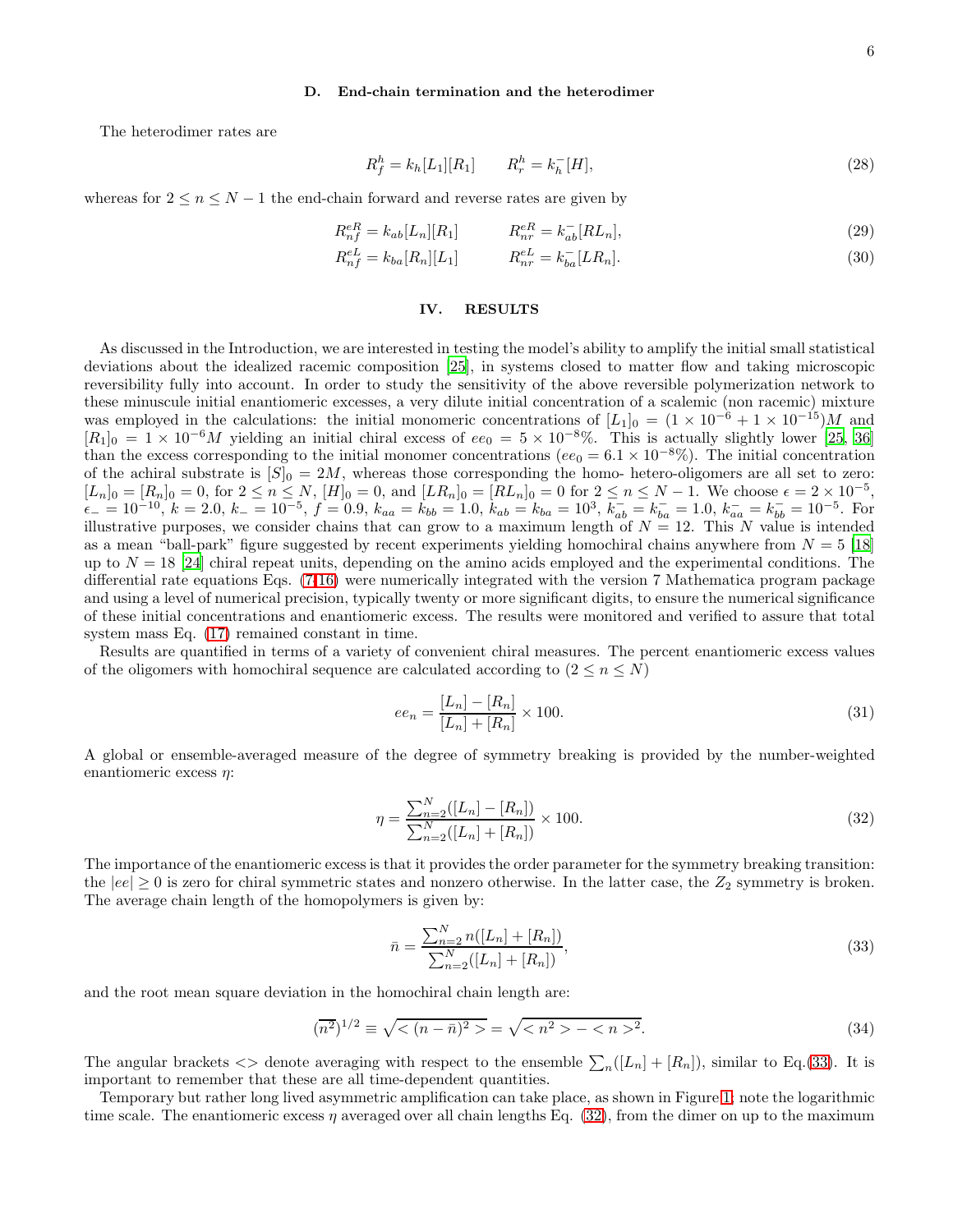length chain  $N = 12$  starts off at zero value until a time on the order of  $t \sim 10$  at which the excess increases rapidly to nearly 100% at SMSB. This is followed by a gradual stepwise decrease or chiral erosion characterized by the appearance of quasi-plateaus of approximate constancy:  $\eta$  falls to about 90% at  $t \sim 10^3$ , then to about 60% at  $t \sim 10^6$ , staying approximately level until the final decrease to zero occurring at a time on the order of  $t \sim 10^{11} - 10^{12}$ . The system has racemized on this time scale. No appreciable differences in  $\eta$  can be discerned when we include the monomer, that is, start the sums at  $n = 1$ : we still observe slow chiral erosion proceeding though quasi-steady plateaus. The rate of the entropy produced Eq. [\(18\)](#page-4-0) exhibits an initial increase followed by a dramatic burst coinciding with the mirror symmetry breaking transition. This production then decreases rapidly to an exceedingly tiny but non zero value that remains constant during the entire period of slow chiral erosion, spanning more than ten orders of magnitude in time. The entropy production then goes strictly to zero when the system racemizes in complete accord with the fact that the system has reached chemical equilibrium. Although not displayed in Figure [1,](#page-6-0) the substrate concentration falls from its initial value to zero approximately coincident with the peak structure of the entropy production, thus suggesting a connection between the sharp production of the latter and the change in S. The total entropy produced Eq.[\(19\)](#page-4-1) is  $\sigma_T = 378.4 \,\mathrm{J} \,\mathrm{mol}^{-1} \,\mathrm{K}^{-1}$ . We can identify the major contributions to the entropy production in this process, see Figure [2,](#page-7-0) from calculations of the partial entropies. In this way we find that the leading contribution comes from the monomer catalysis steps Eq.[\(1\)](#page-2-0), followed by the polymerization itself Eq.[\(4\)](#page-2-1), next by the mutual inhibition reactions: heterodimer formation Eq.[\(6\)](#page-2-3) and the "end-spoiled" cross-inhibition reactions Eq.[\(5\)](#page-2-2). The least important contribution comes from the direct production of monomers from the achiral substrate. The first three partial contributions all display a peak structure in the neighborhood of the symmetry breaking transition, with the corresponding peak values being displaced in time, see Figure [2.](#page-7-0) The exception to this is the entropy rate due to direct monomer production, which decreases monotonically.



<span id="page-6-0"></span>FIG. 1: Time evolution (logarithmic time scale) of the average enantiomeric excess  $\eta$ , averaged over all chains ( $2 \leq n \leq 12$ ) Eq.  $(32)$ , and the associated entropy production  $\sigma$ , Eq.  $(18)$ . The entropy production peaks sharply at the onset of chiral symmetry breaking followed by a dramatic decrease to very small values.  $\sigma$  strictly approaches zero only at the racemization time scale  $t_{racem} \gtrsim 10^{11}$ . Initial concentrations:  $[L_1]_0 = (1 \times 10^{-6} + 1 \times 10^{-15})M$  and  $[R_1]_0 = 1 \times 10^{-6}M$  (ee<sub>0</sub> = 5 × 10<sup>-8</sup>%),  $[S]_0 = 2M$ , all other homo- and heterochiral oligomer initial concentrations are zero; and for the following rates  $\epsilon = 2 \times 10^{-5}$ ,  $\varepsilon_{-} = 10^{-10}, k = 2.0, k_{-} = 10^{-5}, f = 0.9, k_{aa} = k_{bb} = 1.0, k_{ab} = k_{ba} = 10^{3}, k_{ab}^{-} = k_{ba}^{-} = 1.0, k_{aa}^{-} = k_{bb}^{-} = 10^{-5}.$ 

A finer or more detailed measure of the degree of symmetry breaking and amplification is provided by the individual percent chain-length dependent enantiomeric excesses, Eq.[\(31\)](#page-5-2). A remarkable and complex dynamic behavior is revealed here. The time dependence of these n-dependent ee's is plotted in Figure [3;](#page-7-1) note the logarithmic time scale. The individual ee's follow a common curve from initialization to chiral symmetry breaking, at about  $t \sim 10$ , and remain together at nearly 100% until about  $t \sim 100$  at which time the common curve begins to split up into its constituents. Then, the percent chiral excess of each length homochiral chain behaves differently, until they again coalesce into a single curve upon final racemization, occurring at around  $t \sim 10^{11}$ . There is a common tendency for all the ee's to decrease at intermediate time scales, with the largest length chains (here,  $N = 7, 8, 9, 10, 11, 12$ ) passing from *positive* then to negative values of the excess. The  $N = 12, 11, 10$  chains exhibit nearly  $-100\%$  excess during the period from  $10^3$  to  $10^4$  and beyond: there has been a chiral *sign reversal* in the excess corresponding to the largest chains. This holds also for the monomer  $ee_1$ , plotted in the dashed curve. Except for the monomer, the individual excesses then all increase back to positive values at  $t \sim 10^6$ , then from  $t \sim 10^7$  to  $t \sim 10^{11}$ , the excess increases sequentially as a function of the chain length n until racemization, where they all collapse to zero. The temporal behavior of the enantiomeric excesses of the largest chains  $n = 12, 11, 10, 9, 8, 7$  is reminiscent of strongly damped oscillations.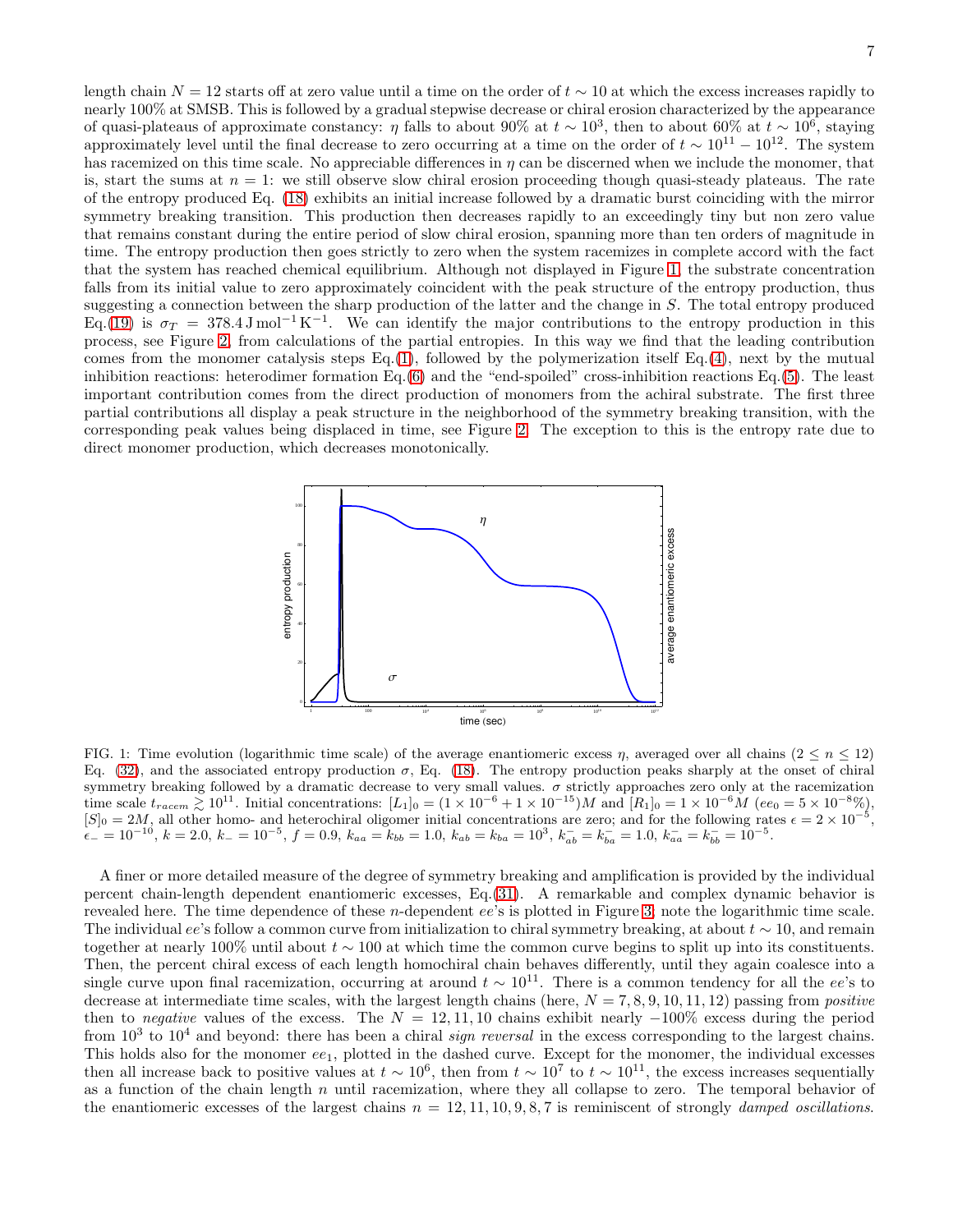

<span id="page-7-0"></span>FIG. 2: Partial contributions to the total entropy production. From, (a) limited enantioselective monomer catalysis, (b) stepwise polymerization reactions,  $(c)$  chain-end termination and heterodimer formation reactions  $\times 20$ , and  $(d)$  direct monomer production  $\times 1000$ . Note how the peak values of (a), (b) and (c) are displaced in time. Same initial concentrations and rate constants as in Fig. [1.](#page-6-0)

This oscillatory behavior in the enantiomeric excess can be understood in terms of the evolution of the individual concentrations of the longest chains. To illustrate this, we focus on the time dependence of the concentrations  $[L_{12}]$ and  $[R_{12}]$ , the corresponding ee experiences the largest amplitude damped oscillations, see Figure [4.](#page-8-0) For reference the inset diagram shows the enantiomeric excess over the entire time interval of the simulation, compare to Figure [3.](#page-7-1) As shown in Figure [4,](#page-8-0) the dominant concentration shifts back and forth between  $[L_{12}]$  and  $[R_{12}]$ , respectively, until racemization when both concentrations converge to a common value. This leads to the chiral oscillations depicted in the inset. The shorter chains do not experience this oscillation, as illustrated for example by the concentrations  $[L_5]$ and  $[R_5]$  plotted in Figure [5.](#page-8-1) There, the dominant concentration is always  $[L_5]$ , all the way from symmetry breaking at  $t \sim 10$  to racemization, at approximately  $t \gtrsim 10^{11}$ . The corresponding ee suffers a dip near  $t = 10^3$  (see inset), due to the concentration  $[R_5]$  momentarily increasing at that time, see left hand graph of Figure [5.](#page-8-1) This dip becomes more pronounced the longer the chain, see the sequence of curves around  $t \sim 10^4$  in Figure [3,](#page-7-1) and becomes a fully-fledged damped chiral oscillation for the longest chains in the system.



<span id="page-7-1"></span>FIG. 3: Time dependence (logarithmic scale) of the individual chain-length dependent enantiomeric excesses  $ee_n\% = \frac{[L_n]-[R_n]}{[L_n]+[R_n]} \times$ 100, from the start of reactions to chiral symmetry breaking, and then on to the final racemization (family of solid curves). Near  $t \approx 10^4$ , the sequence of curves from top to bottom corresponds to  $n = 2$  to  $n = 12$ , respectively. Note damped oscillatory behavior of the excesses corresponding to  $n = 7, 8, 9, 10, 11, 12$ . The dashed curve shows the chiral excess for the monomers: ee1%. Same initial concentrations and rate constants as in Fig. [1.](#page-6-0)

Static "snapshots" of this dynamic behavior nicely complement the evolution of the chain length dependent enantiomeric excesses. In Figure [6](#page-9-0) we display the enantiomeric excess versus the number of chiral repeat units at selected time slices. In the leftmost graph, the ee's are all at  $100\%$  for all the chains. The next graph, corresponding to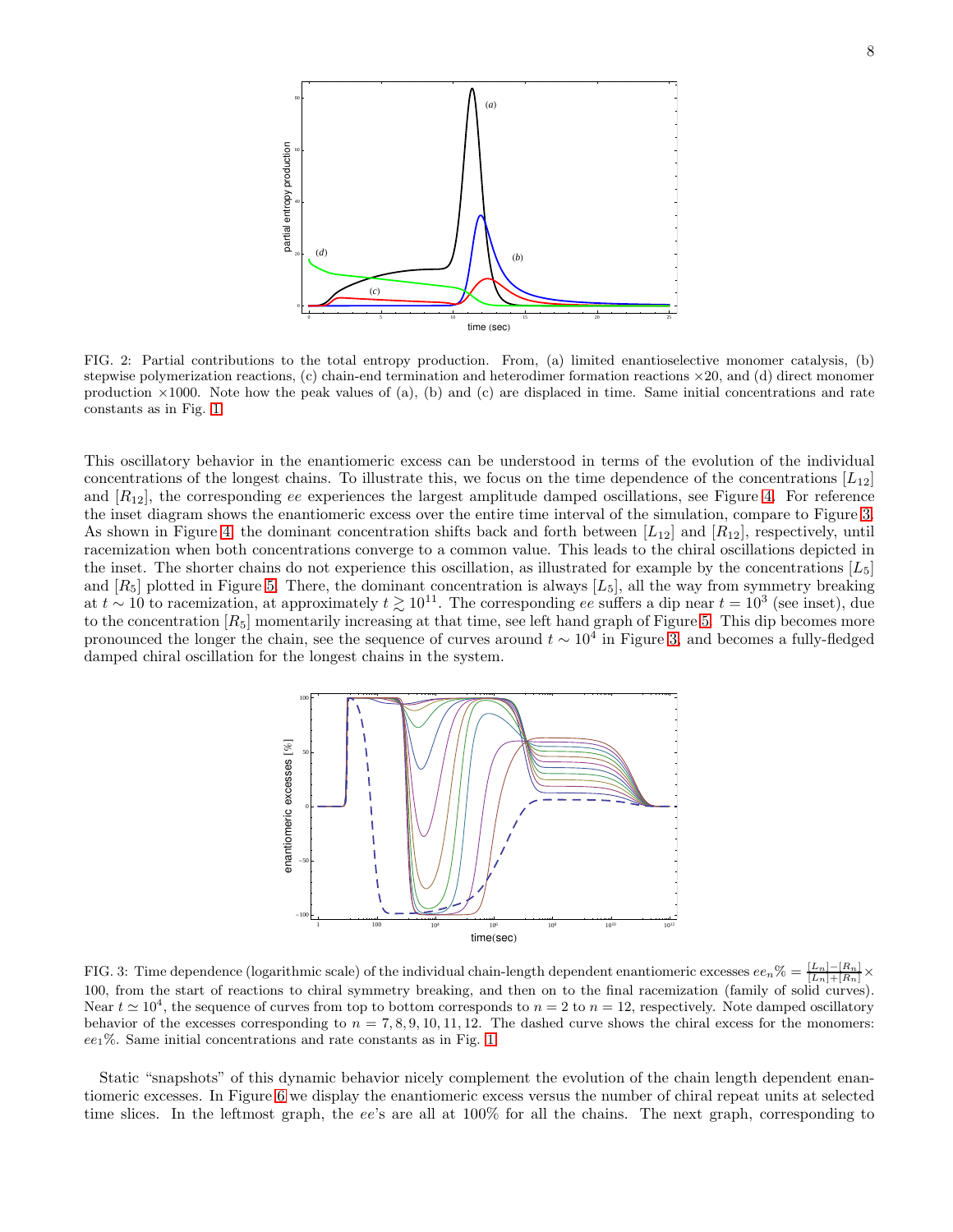

<span id="page-8-0"></span>FIG. 4: Chiral oscillations. Evolution of the individual concentrations  $[L_{12}]$  (the upper curve at the bifurcation) and  $[R_{12}]$  for the complete time interval spanning symmetry breaking to final racemization. The inset graph gives the associated percent enantiomeric excess  $ee_{12}$  versus time. Left: expanded view of the initial stages of evolution for  $1 \le t \lesssim 10^4$ . Symmetry breaking occurs at t ∼ 10 with L<sup>12</sup> dominating the excess. The chiral excess of these longest chains vanishes instantaneously for the *first* time at around  $t = 10^3$  when the curves intersect, and then turns over such that now  $R_{12}$  dominates the chiral excess, see right hand graph (this leads to the sign flip in the excess, see inset). Right: chiral excess vanishes a *second* time at t ∼ 10<sup>6</sup> when the two curves intersect again (compare to inset). Then from about  $10^6$  to  $10^{11}$  the  $L_{12}$  chains again dominate the chiral excess until racemization, when the two curves collapse to a common curve (anti-bifurcation). Same initial concentrations and rate constants as in Fig. [1.](#page-6-0)



<span id="page-8-1"></span>FIG. 5: Evolution of the individual concentrations  $[L_5]$  (the upper curve at the bifurcation) and  $[R_5]$  for the complete time interval spanning symmetry breaking to final racemization. The inset graph gives the associated percent enantiomeric excess  $ee<sub>5</sub>$  as a function of time. Left: full history of the evolution. Right: close up of the final time scales and racemization (anti-bifurcation).

 $t = 10<sup>4</sup>$ , shows the sign reversal tendency as a function of chain length, with the full reversal  $(-100\%)$  being attained for the largest homochiral chains. The following graph, corresponding to  $t = 10<sup>9</sup>$  shows the monotone increase of ee with chain length. Finally, the righthand most graph shows that racemization has set in by  $t = 10^{13}$ . These should be contrasted with Figure [3.](#page-7-1) It is interesting to point out that both the qualitative behaviors depicted in the second and third snapshot have been reported in two recent and independent polymerization experiments. The tendency of the sign reversal in ee (from positive to negative values) as a function of chain length has been observed in the polymerization of racemic valine (Val-NCA) and leucine (Leu-NCA)in water subject to chiral initiators [\[23\]](#page-13-30). By contrast, the monotonic increase of the percent ee with chain length has been measured in independent chiral amplification experiments using leucine and glycine in water [\[18](#page-13-29)] starting with a 20% initial enantiomeric excess of the  $L_1$  monomer. These static snapshots also raise the important question of when to observe the chiral amplification and the enantiomeric excesses. In nonlinear reaction schemes such as this one, the enantiomeric excesses one measures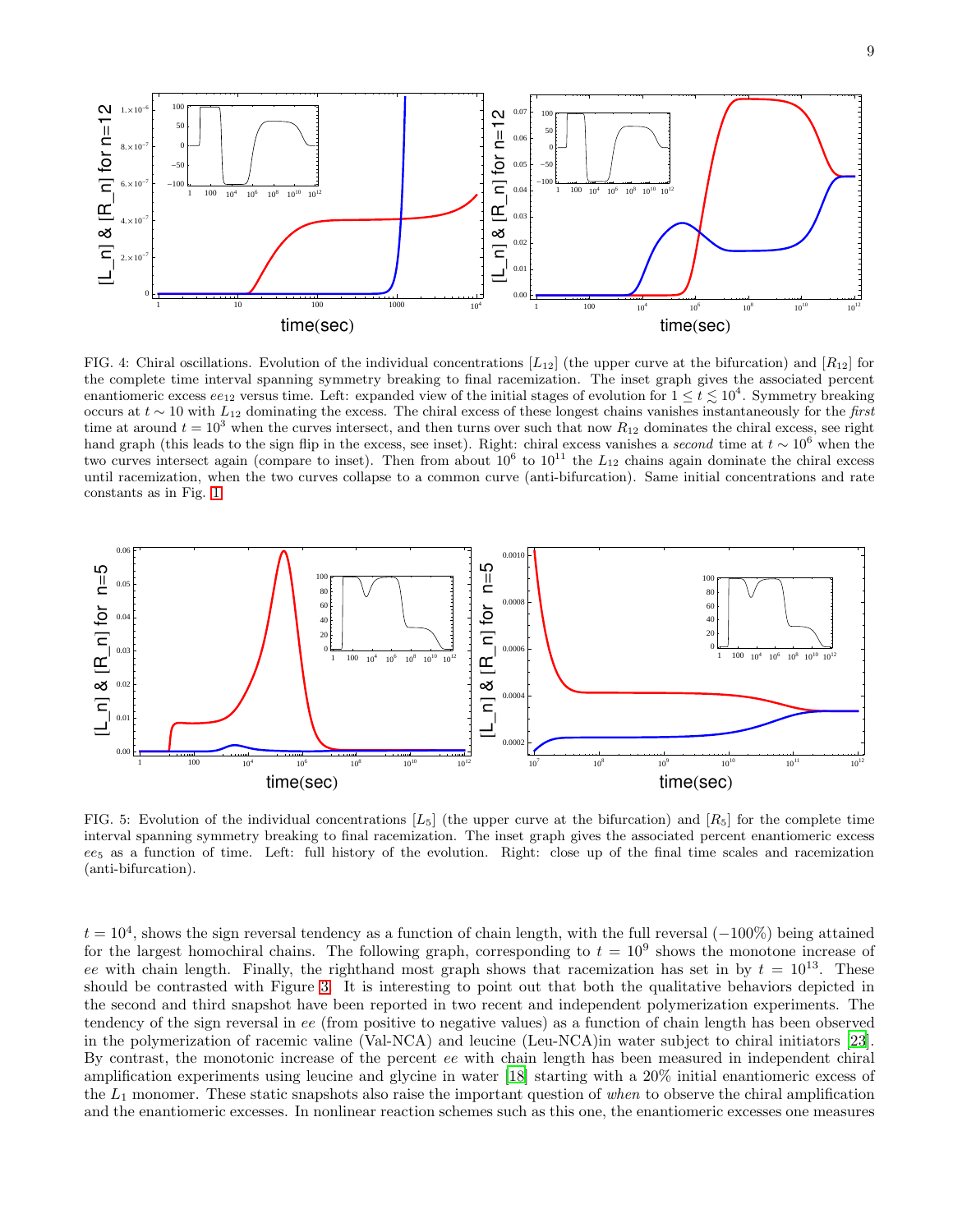

<span id="page-9-0"></span>FIG. 6: Different time slices or "snap-shots" of Fig [3](#page-7-1) showing dependence of the chain-length dependent enantiomeric excesses  $ee_n\% = \frac{[L_n]-[R_n]}{[L_n]+[R_n]} \times 100$  for  $n \geq 2$ , at different selected time scales. From left to right: total chiral symmetry breaking for all length homopolymer chains at  $t = 100$ , next, second graph shows the sign reversal tendency for the largest chains at  $t = 10^4$ , followed by the third graph, the monotone increase of chiral excess as a function if chain length at  $t = 10^9$ , and then the fourth graph, the final racemization at  $t = 10^{13}$ . Same initial concentrations and rate constants as in Fig. [1.](#page-6-0)



<span id="page-9-1"></span>FIG. 7: The time evolution (logarithmic scale) of the average or mean homopolymer chain length  $\bar{n}$  (upper curve) and the corresponding root-mean-square deviation  $\langle n^2 \rangle^{\frac{1}{2}}$  from the mean value (lower curve). The final stable values of the mean and RMS values are  $\bar{n} = 11.02$  and  $\langle \overline{n^2} \rangle^{\frac{1}{2}} = 1.38$ , for  $t \gtrsim 10^7$ . This demonstrates that the final racemic mixture is dominated by the longer length homopolymer chains, and this is the final equilibrium configuration. Same initial concentrations and rate constants as in Fig. [1.](#page-6-0)

can depend strongly on when the measurement or observation is made, that is, when one decides to terminate the experiment.

Additional information regarding the homo-oligomer composition of the chemical system is provided by the average homochiral chain length  $\langle n \rangle$ , see Eq.[\(33\)](#page-5-0). We plot this in Figure [7](#page-9-1) along with the standard deviation about the mean, Eq. [\(34\)](#page-5-3). The mean chain length starts off at 2, corresponding to the homodimer and then increases monotonically after the symmetry breaking transition, reaching a constant plateau at  $t = 10^7$  where it remains constant all the way through to racemization and beyond. The final mean value  $\langle n \rangle = 11.0$ . The corresponding root mean square indicates that the fluctuations in the mean chain length increase as the mean chain length increases but then drops down to a constant value  $(\overline{n^2})^{1/2} \sim 1.4$  when the average value stabilizes. This indicates that the final racemic composition is dominated by the longer chains:  $n_{final} = 11.0 \pm 1.4$ . The racemization time scale depends on how "irreversible" the model is. By way of example, if we increase the rate  $k_$  of the reverse catalysis steps in Eq.[\(1\)](#page-2-0), keeping everything else constant, then the increased recycling of monomers back into achiral precursor S lowers this time scale as follows:  $(k_-, t_{racem}) = (10^{-6}, 5 \times 10^{12} s), (10^{-5}, 5 \times 10^{11} s), (10^{-4}, 5 \times 10^{10} s), (10^{-3}, 1 \times 10^{10} s), (10^{-2}, 5 \times 10^{9} s)$ . By the same token, if we make  $k_$  smaller, we can postpone racemization.

The enantiomeric cross inhibition  $k_{ab} = k_{ba}$  is a determining factor in this model. By way of contrast, we consider a second  $N = 12$  run with a much lower mutual inhibition than employed above, namely  $k_{ab} = k_{ba} = 20$ , and with the following inverse rates all set equal  $k_{aa}^- = k_{bb}^- = k_{ab}^- = k_{ba}^- = 10^{-6}$ , but keeping the remainder of the rates as before and with the same initial concentrations and excess. In this situation, the symmetry breaking occurs at a later time and most interestingly, the entropy production now peaks well *before* the mirror symmetry is broken, see Figure [8.](#page-10-0) Figure [9](#page-10-1) shows that the catalysis still yields the major contribution to this peak, but the second and third most important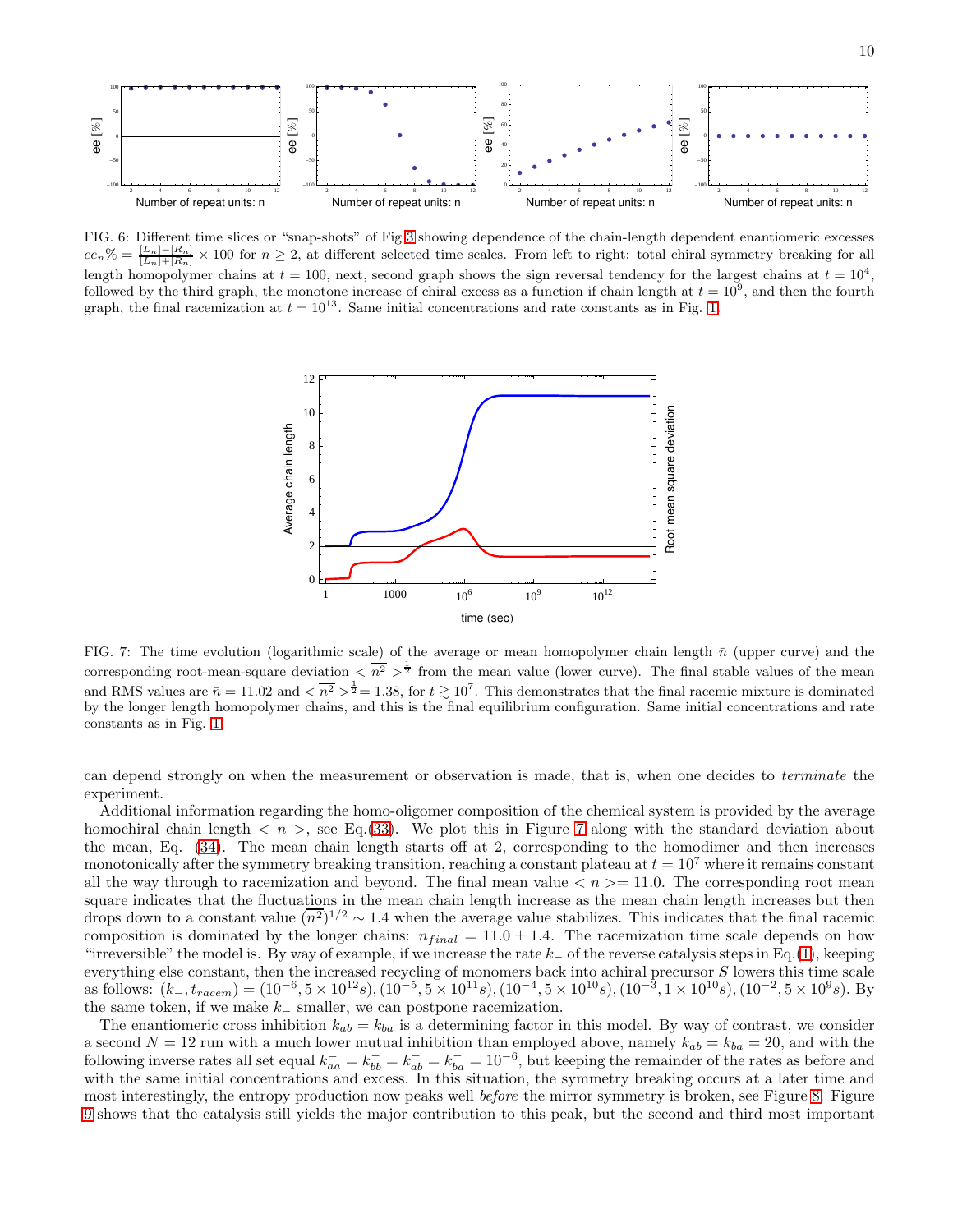

<span id="page-10-0"></span>FIG. 8: Time evolution (logarithmic time scale) of the average enantiomeric excess  $\eta$ , averaged over all chains ( $2 \leq n \leq 12$ ) Eq. [\(32\)](#page-5-1), and the associated entropy production  $\sigma$ , Eq. [\(18\)](#page-4-0). The entropy production peaks well before  $(t \sim 3)$  the onset of chiral symmetry breaking ( $t \sim 300$ ) followed by a dramatic decrease to very small values.  $\sigma$  strictly approaches zero only at the racemization time scale  $t_{racem} \gtrsim 10^{15}$ . Initial concentrations:  $[L_1]_0 = (1 \times 10^{-6} + 1 \times 10^{-15})M$  and  $[R_1]_0 = 1 \times 10^{-6}M$  $(ee_0 = 5 \times 10^{-8}\%)$ ,  $[S]_0 = 2M$ , all other homo- and heterochiral oligomer initial concentrations are zero; and for the following  $\tau_{\rm{rate}} = 2 \times 10^{-5}, \, \epsilon_{-} = 10^{-10}, \, k = 2.0, \, k_{-} = 10^{-5}, \, f = 0.9, \, k_{aa} = k_{bb} = 1.0, \, k_{ab} = k_{ba} = 20, \, k_{ab}^- = k_{ba}^- = k_{ba}^- = k_{bb}^- = 10^{-6}$ 



<span id="page-10-1"></span>FIG. 9: Partial contributions to the total entropy production. From, (a) limited enantioselective monomer catalysis, (b) stepwise polymerization reactions,  $(c)$  chain-end termination and heterodimer formation reactions  $\times 20$ , and  $(d)$  direct monomer production ×1000. Same initial concentrations and rate constants as in Fig. [8.](#page-10-0)

contributions are now formation of end-chain spoiled oligomers followed by the polymerization, exactly opposite to the previous run employing the much higher mutual inhibition. The peak in  $\sigma$  is due principally to monomer catalysis. and not symmetry breaking.

The time dependence of these n-dependent ee's is plotted in Figure [10;](#page-11-0) note the logarithmic time scale. The individual ee's follow a common curve from initialization to chiral symmetry breaking, at about  $t \sim 300$ , and remain together at nearly 100% until about  $t \sim 1000$  at which time the common curve begins to split up into its component parts. Note how the shorter homopolymers tend to racemize before the longer ones, there is a sequential chiral erosion in the individual enantiomeric excesses that is more pronounced the shorter the chain length. This holds as well for the monomer, plotted in the dashed curve (contrast to the monomer behavior in Fig. [3\)](#page-7-1). Then, the percent excess of each length homochiral chain behaves differently, until they again coalesce into a single curve upon final racemization, occurring at around  $t \sim 10^{14}$ . The final approach to racemization is qualitatively very similar to the case treated above, compare the sequence in the right hand graph of Figure [10;](#page-11-0) to the sequence of curves in Figure [3](#page-7-1) from roughly  $t \sim 10^7$  to 10<sup>12</sup>. A sequence of snap-shots of the  $ee_n$ 's at selected times is displayed in Figure [11.](#page-11-1)

Finally, we plot the average homochiral chain length  $\langle n \rangle$ , see Eq. [\(33\)](#page-5-0) in Figure [12](#page-12-0) along with the standard deviation. The mean chain length starts off at 2, corresponding to the homodimer and then increases monotonically after the symmetry breaking transition, reaching a constant plateau at about  $t = 10^9$  where it remains constant all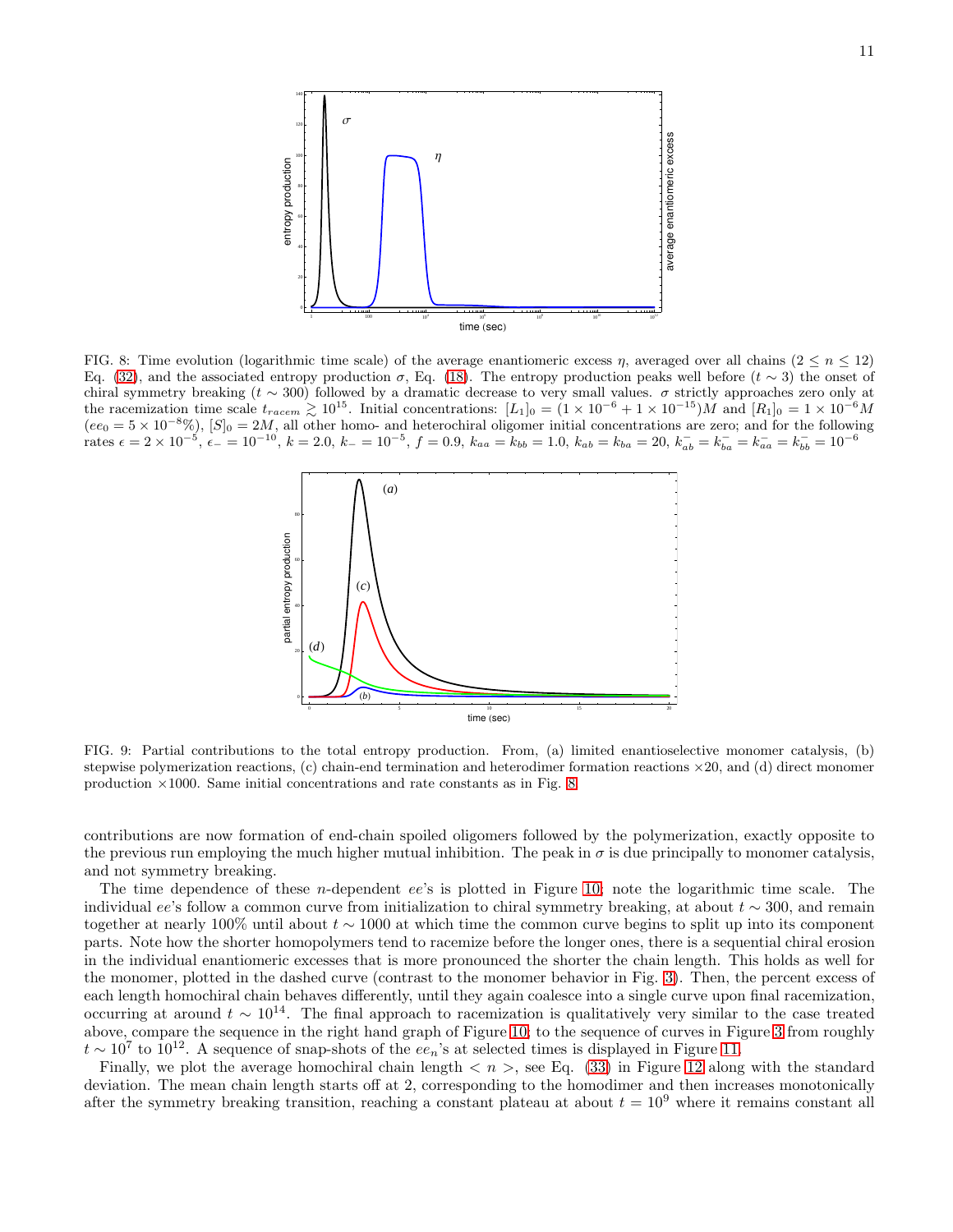

<span id="page-11-0"></span>FIG. 10: Time dependence (logarithmic scale) of the individual chain-length dependent enantiomeric excesses  $ee_n\%$  =  $\frac{[L_n]-[R_n]}{[L_n]+[R_n]}$  $\times$  100, from the start of reactions to chiral symmetry breaking, and then on to the final racemization (family of solid curves). The dashed curve shows the chiral excess for the monomers. Right hand side shows a blow-up of the  $ee_n$ 's for the time scale  $t = 10^9$  to  $10^{15}$ , exhibiting the sequence of excesses and its final convergence to zero at racemization. Same initial concentrations and rate constants as in Fig. [8.](#page-10-0)

![](_page_11_Figure_2.jpeg)

<span id="page-11-1"></span>FIG. 11: Different time slices or "snap-shots" of Fig [10](#page-11-0) showing dependence of the chain-length dependent enantiomeric excesses  $ee_n\% = \frac{[L_n]-[R_n]}{[L_n]+[R_n]} \times 100$  for  $n \geq 2$ , at different selected time scales. From left to right: total chiral symmetry breaking for all length homopolymer chains at  $t = 10^3$ , next, second graph shows the stepwise increase for the largest chains at  $t = 10^6$ , followed by the third graph, the monotone increase of chiral excess as a function if chain length at  $t = 10^{10}$ , and then fourth graph, the final racemization at approximately  $t = 10^{14}$ . Same initial concentrations and rate constants as in Fig. [8.](#page-10-0)

the way through to racemization and beyond. The final mean value  $\langle n \rangle = 10.9$ . Once again, the final racemic composition is dominated by the longest chains.

## V. CONCLUSIONS AND DISCUSSION

We have demonstrated that a strong chiral amplification can take place in a reversible model of chiral polymerization closed to matter flow and subject to constraints imposed by micro-reversibility. The inherent statistical fluctuations about the idealized racemic composition are modeled by an initial minuscule enantiomeric excess in a system dilute in the monomers. These results are important, because they suggest that spontaneous mirror symmetry breaking in experimental chiral polymerization can take place, and with observable and large chiral excesses without the need to introduce chiral initiators [\[24\]](#page-13-16) or large initial chiral excesses [\[18](#page-13-29)]. Instead, the needed chiral monomers (i.e., amino acids) can be produced directly from an achiral precursor and amplified via catalysis. Strong mutual inhibition is required to amplify the initial ee to large values, very similar to what we found for the reversible Frank model in closed systems [\[4](#page-13-2)]. The chain-length dependent enantiomeric excesses depend on time in a highly nontrivial way. The essential rate constant is that corresponding to the enantiomeric inhibition. A most intriguing novel feature revealed here for appreciable enantiomeric cross inhibition is the tendency for the chain length dependent enantiomeric excesses to exhibit a damped oscillatory behavior before the onset of final racemization. In these conditions, the observed chiral excess is clearly a time dependent phenomena, though the "period" of the chiral oscillations can be quite long. Oscillatory dynamics in chemical reactions has been observed experimentally, and analyzed theoretically and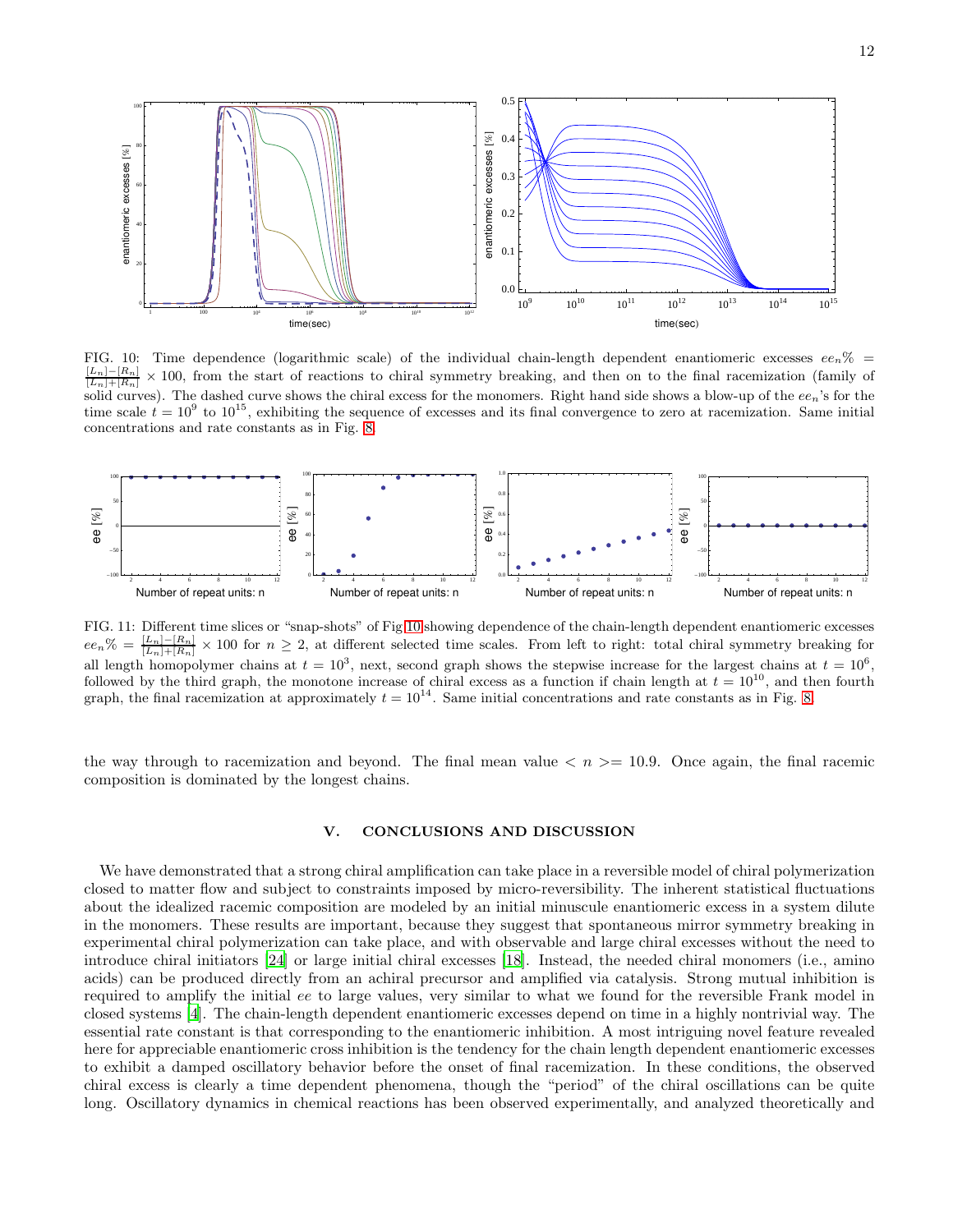![](_page_12_Figure_0.jpeg)

<span id="page-12-0"></span>FIG. 12: The time evolution (logarithmic scale) of the average or mean homopolymer chain length  $\bar{n}$  (upper curve) and the corresponding root-mean-square deviation  $\langle \overline{n^2} \rangle^{\frac{1}{2}}$  from the mean value (lower curve). The final stable values of the mean and RMS values are  $\bar{n} = 10.9$  and  $\langle \bar{n^2} \rangle^{\frac{1}{2}} = 1.5$ , for  $t \gtrsim 10^{10}$ . The final racemic mixture is highly dominated by the longer length homopolymer chains, and this is the equilibrium configuration. Same initial concentrations and rate constants as in Fig. [8.](#page-10-0)

numerically in simple model systems [\[38,](#page-13-31) [39\]](#page-13-32); as far as we are aware, this behavior has not been revealed previously as a valid dynamical solution in polymerization models. The implications for chirality transmission are far reaching: "memory" of the sign of the initial chiral fluctuation is washed-out by the oscillations in the enantiomeric excess, adding another heretofore unexpected element of randomness to the process. While the sign of the initial chiral fluctuation is entirely random, any subsequent chiral oscillations can further "erase" the memory of the sign of this initial enantiomeric excess. These oscillations cease as the system approaches its equilibrium state. Moderate values leads to strong temporary symmetry breaking and larger values can lead to long period damped chiral oscillations before final racemization takes over.

We have also shown that the rate of entropy production per unit volume exhibits a peak value either before or near the vicinity of the chiral symmetry breaking transition. This increase to a peak value is mainly due to the catalytic production of the chiral monomers, followed next by the stepwise polymerization reactions, and then by the chain-end termination reactions and lastly, by the direct monomer production. The rate falls to a vanishingly small but constant nonzero value maintained during the intermediate time scales, then drops to zero once the system has racemized. Previous calculations of the entropy produced in chiral symmetry breaking transitions have been carried out in the Frank model. In [\[33](#page-13-25)],  $\sigma$  was evaluated for a reversible open flow Frank model with a constant inflow of achiral substrate and a constant outflow of the mutual inhibition product. In that situation, the entropy production rises from small initial value and then levels off to a constant plateau after symmetry breaking. As the open flow keeps this system far from equilibrium, it can never racemize, and entropy is produced at a constant rate, in sempiternum. In [\[34\]](#page-13-26), the rate of entropy production was evaluated for a reversible open flow Frank model including limited enantioselectivity. Mirror symmetry is broken incompletely, and  $\sigma$  increases sharply from the start of the reaction, remains at a constant level during the lifetime of the initial racemic state and then decreases to a new stationary value once symmetry breaking sets in. These latter authors also consider the reversible Frank model with constant concentration of substrate but freely varying inhibition product. The entropy production increases, a peak value is reached when symmetry breaking is almost complete, then decreases to very small values. On the other hand, for a reversible Frank model closed to matter flow, and with strong mutual inhibition, the rate of entropy production exhibits a sharp peak at the onset of symmetry breaking, falling to a tiny positive value until the system racemizes, at which time  $\sigma$  goes to zero [\[37\]](#page-13-33). This latter behavior is qualitatively similar to what we find in our polymerization model for large inhibition.

For sake of computational simplicity, we have considered a model wherein no generally mixed heteropolymers were formed, only the heterodimer  $LR = RL$  and  $LR_{n-1}$  and  $RL_{n-1}$  for  $3 \leq n \leq N$ . The corresponding number of differential equations grows linearly with the length  $N$  as  $4N-2$ . A more realistic model should of course include the formation of all the possible heteropolymers of a given length  $n$ , i.e., those heterochiral chains of length  $n$  containing  $r \geq 1$  copies of  $L_1$  and  $s \geq 1$  copies of  $R_1$  such that  $r + s = n$ . It is possible to build such a system, for example, starting with the copolymerization model of [\[40\]](#page-13-34), where the concentration variables are denoted as  $c_{r,s}^L(t)|_{r\geq 1,s\geq 0}$  and  $c_{r,s}^{R}(t)|_{r\geq0,s\geq1}$ , the superscript indicating the final monomer in the chain, while the double subscript r, s encodes the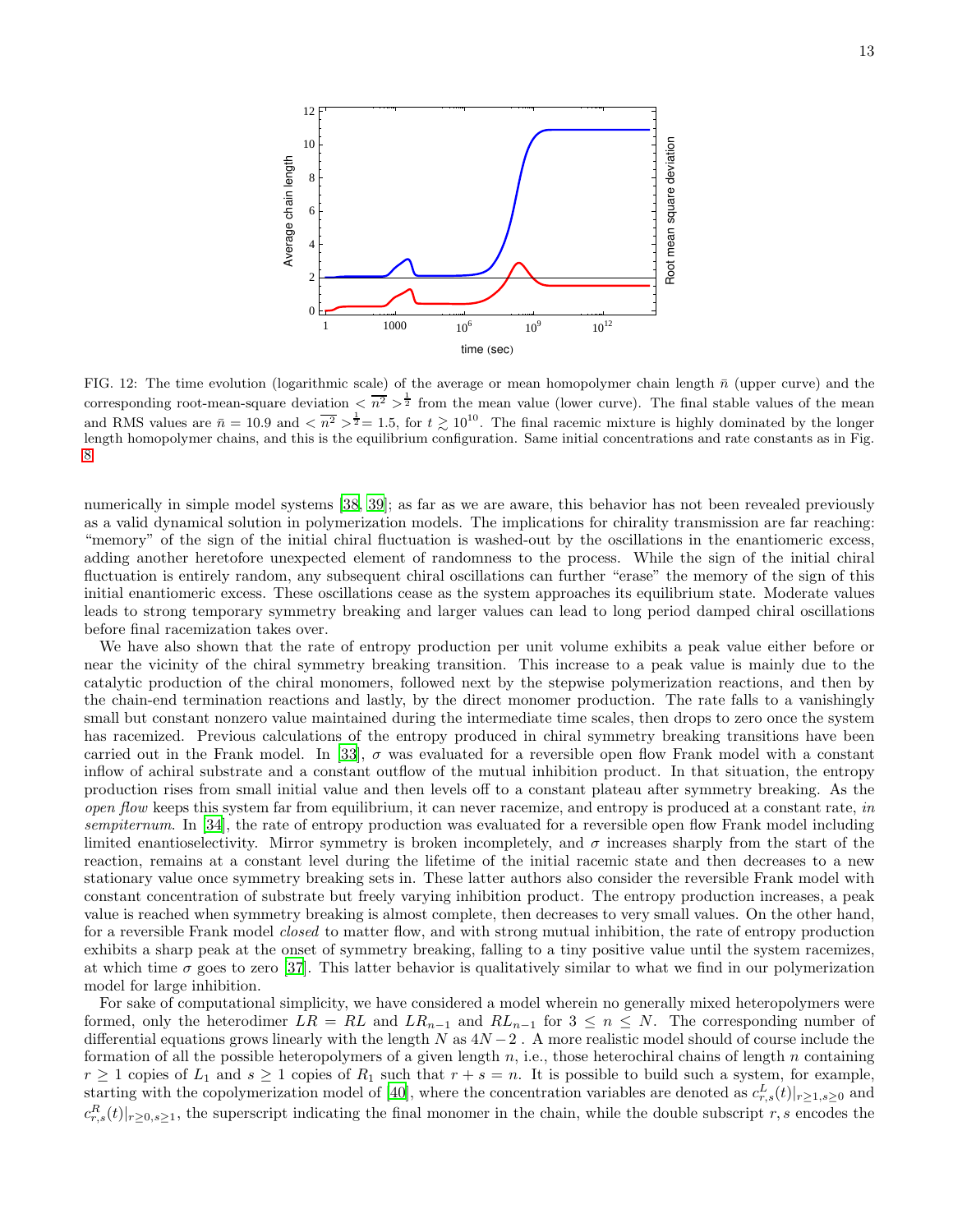number of individual  $L$  and  $R$ 's making up the chain, respectively. The number of differential equations in this case grows quadratically with polymer length N as  $N(N + 1)$ , and is mathematically more involved. Detailed studies employing a reversible copolymerization scheme in closed systems will be presented elsewhere [\[41](#page-14-0)].

#### Acknowledgments

We are grateful to Josep M. Ribo for a careful reading of the manuscript and for numerous useful discussions and to Michael Stich for his interest in oscillatory phenomena in chemical systems. This research is supported in part by the Grant AYA2009-13920-C02-01 from the Ministerio de Ciencia e Innovación (Spain) and forms part of the ESF COST Action CM07030: Systems Chemistry. CB is the recipient of a Calvo-Rodés training and research scholarship from the Instituto Nacional de Técnica Aeroespacial (INTA).

- <span id="page-13-0"></span>[1] V. Avetisov and V. Goldanskii, Proc. Natl. Acad. Sci. USA 93 (1996) 11435.
- [2] A. Guijarro and M. Yus, *The Origin of Chirality in the Molecules of Life* (RSC Publishing, Cambridge, 2009)
- <span id="page-13-1"></span>[3] I. Weissbuch, G. Bolbach, H. Zepik, E. Shavit, M. Tang, J. Frey, T.R. Jensen, K. Kajer, L. Leiserowitz and M. Lahav, J. Am. Chem. Soc. 124 (2002) 9093.
- <span id="page-13-2"></span>[4] J. Crusats, D. Hochberg, A. Moyano and J.M. Ribó, ChemPhysChem 10 (12) (2009) 2123.
- <span id="page-13-3"></span>[5] D.K. Kondepudi, I. Progogine and G. Nelson, Phys. Lett. A 111 (1985) 29; V.A. Avetisov, V.V. Kuz'min and S.A. Aniki, Chem. Phys. 112 (1987) 179.
- <span id="page-13-4"></span>[6] P.G.H. Sandars, Origins Life Evol. Bios. 33 (2003) 575.
- <span id="page-13-8"></span>[7] A. Brandenburg and T. Multamäki, Int. J. Astrobiology 3 (2004) 209.
- <span id="page-13-7"></span>[8] A. Brandenburg, A.C. Andersen, S. Höfner and M. Nilsson, Origins Life Evol. Bios. 35 (2005) 225.
- <span id="page-13-9"></span>[9] J.A.D. Wattis and P.V. Coveney, Origins Life Evol. Bios. 35 (2005) 243.
- <span id="page-13-10"></span>[10] M. Gleiser and J. Thorarinson, Origins Life Evol. Bios. 36 (2006) 501.
- <span id="page-13-11"></span>[11] M. Gleiser, Origins Life Evol. Bios. 37 (2007) 235.
- <span id="page-13-12"></span>[12] M. Gleiser and S.I. Walker, Origins Life Evol. Bios. 38 (2008) 293.
- <span id="page-13-13"></span>[13] M. Gleiser, J. Thorarinson and S.I. Walker, Origins Life Evol. Bios. 38 (2008) 499.
- <span id="page-13-5"></span>[14] Y. Saito and J. Hyuga, J. Phys. Soc. Jpn. **74** (2005) 1629.
- <span id="page-13-6"></span>[15] F.C. Frank, Biochim. et Biophys. Acta 11 (1953) 459.
- <span id="page-13-14"></span>[16] R. Plasson, H. Bersini and A. Commeyras, Proc. Nat. Acad. Sci. USA 101 (2004) 16733.
- <span id="page-13-15"></span>[17] M. Blocher, T. Hitz and P.L. Luisi, Helv. Chim. Acta 84 (2001) 375.
- <span id="page-13-29"></span>[18] T. Hitz and P. L. Luisi, Helv. Chim. Acta 86 (2003) 1423.
- [19] J.G. Nery, G. Bolbach, I. Weissbuch and M. Lahav, Angew. Chem. Int. Ed. 42 (2003) 2157.
- [20] T. Hitz and P. L. Luisi, Origins Life Evol. Bios. 34 (2004) 93.
- [21] I. Rubinstein, R. Eliash, G. Bolbach, I. Weissbuch and M. Lahav, Angew. Chem. Int. Ed. 46 (2007) 3710.
- [22] R.A. Illos, F.R. Bisogno, G. Clodic, G. Bolbach, I Weissbuch and M. Lahav, J. Am. Chem. Soc. 130 (2008) 8651.
- <span id="page-13-30"></span>[23] I. Rubinstein, G. Clodic, G. Bolbach, I. Weissbuch and M. Lahav, Chem.-Eur. J. 14 (2008) 10999.
- <span id="page-13-16"></span>[24] I. Weissbuch, R.A. Illos, G. Bolbach and M. Lahav, Acc. Chem. Res. 42 (8)(2009) 1128.
- <span id="page-13-17"></span>[25] K. Mislow, Collect. Czech. Chem. Commun. 68 (2003) 849.
- <span id="page-13-18"></span>[26] J.S. Siegel, Chirality 10 (1998) 24.
- <span id="page-13-19"></span>[27] U. Stier, J. Chem. Phys. 124 (2006) 024901; *ibid.* 125 (2006) 024903.
- <span id="page-13-20"></span>[28] D. Hochberg, Chem. Phys. Lett. 491 (2010) 237.
- <span id="page-13-21"></span>[29] A. Brandenburg, A.C. Andersen and M. Nilsson, Origins Life Evol. Bios. 35 (2005) 507.
- <span id="page-13-23"></span>[30] P.M. Chaikin and T.C. Lubensky, *Principles of Condensed Matter Physics* (Cambridge University Press, Cambridge, 1995), Chap. 3.
- <span id="page-13-22"></span>[31] T.F.A. DeGreef, M.M.J. Smulders, M. Wolffs, A.P.H.J Schenning, R.P. Sijbesma and E.W. Meijer, Chem. Rev. (Published Online: September 21, 2009) DOI: 10.1021/cr900181u .
- <span id="page-13-24"></span>[32] J. Ross and M. O. Vlad, J. Phys. Chem. A 109 (2005) 10607.
- <span id="page-13-25"></span>[33] D. Kondepudi and L. Kapcha, Chirality 20 (2008) 524.
- <span id="page-13-26"></span>[34] M. Mauksch and S. B. Tsogoeva, ChemPhysChem 9 (2008) 2359.
- <span id="page-13-27"></span>[35] D. Kondepudi and I. Progogine, *Modern Thermodynamics: from heat engines to dissipative structures* (New York, Wiley, 1998).
- <span id="page-13-28"></span>[36] W.H. Mills, Chem. Ind. (London) 10 (1932) 750; V.I. Goldanski and V.V. Kuzmin, Z. Phys. Chem. (Leipzig) 269 (1988) 269.
- <span id="page-13-33"></span>[37] J.M. Ribó, private communication.
- <span id="page-13-31"></span>[38] S.K. Scott, *Oscillations, Waves, and Chaos in Chemical Kinetics* (Oxford University Press, Oxford, 1994).
- <span id="page-13-32"></span>[39] M.C. Cross and P.C. Hohenberg, Rev. Mod. Phys. 65 (1993) 851.
- <span id="page-13-34"></span>[40] J.A. Wattis and P.V. Coveney, J. Phys. Chem. B **111** (2007) 9546.